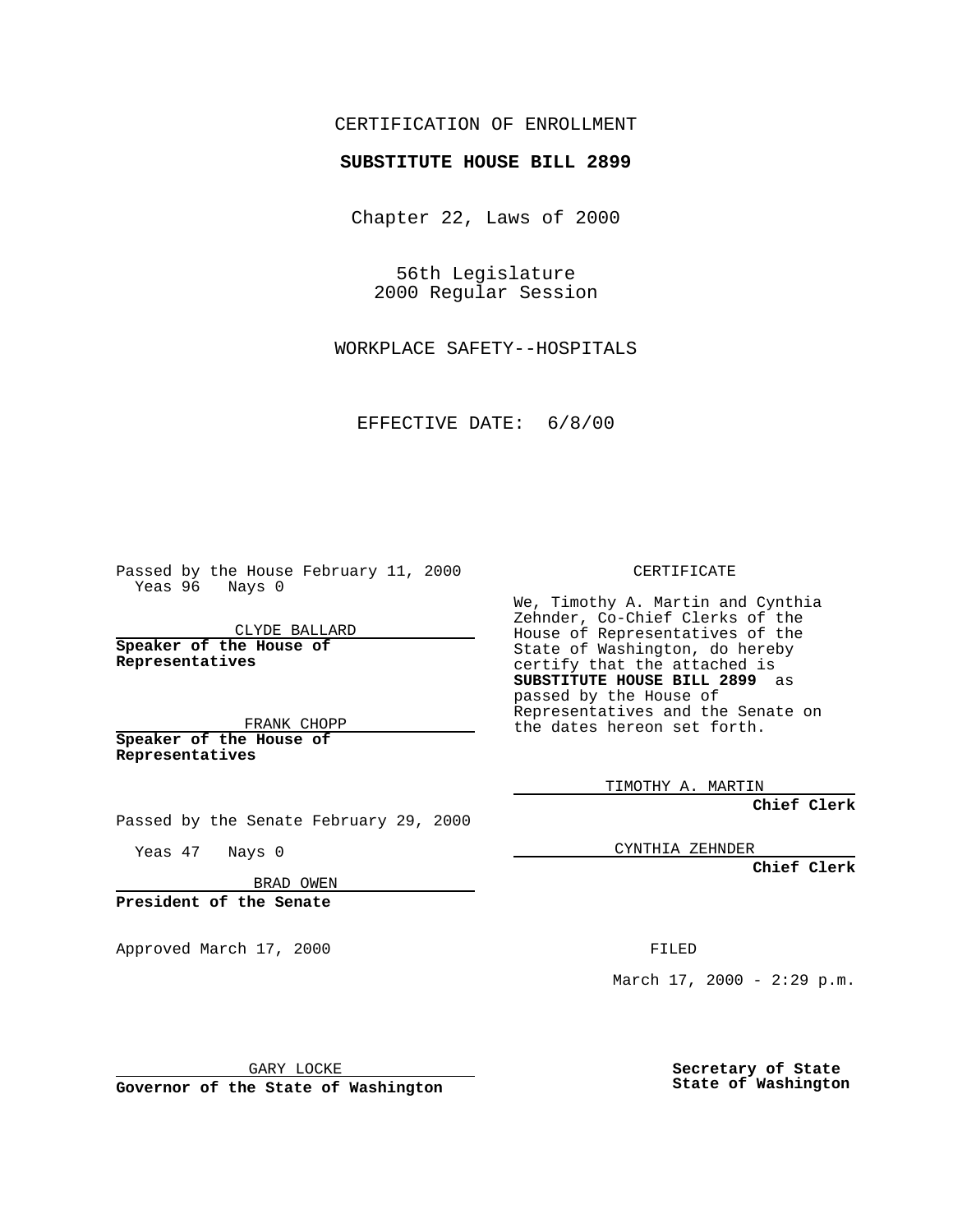## **SUBSTITUTE HOUSE BILL 2899** \_\_\_\_\_\_\_\_\_\_\_\_\_\_\_\_\_\_\_\_\_\_\_\_\_\_\_\_\_\_\_\_\_\_\_\_\_\_\_\_\_\_\_\_\_\_\_

\_\_\_\_\_\_\_\_\_\_\_\_\_\_\_\_\_\_\_\_\_\_\_\_\_\_\_\_\_\_\_\_\_\_\_\_\_\_\_\_\_\_\_\_\_\_\_

Passed Legislature - 2000 Regular Session

**State of Washington 56th Legislature 2000 Regular Session**

**By** House Committee on Commerce & Labor (originally sponsored by Representatives Conway, Clements, Cody, Cooper and Keiser; by request of Department of Social and Health Services)

Read first time 02/03/2000. Referred to Committee on .

 AN ACT Relating to workplace safety in state hospitals; amending RCW 72.23.010; adding new sections to chapter 72.23 RCW; creating a new section; and prescribing penalties.

BE IT ENACTED BY THE LEGISLATURE OF THE STATE OF WASHINGTON:

NEW SECTION. **Sec. 1.** The legislature finds that:

 (1) Workplace safety is of paramount importance in state hospitals for patients and the staff that treat them;

 (2) Based on an analysis of workers' compensation claims, the department of labor and industries reports that state hospital employees face high rates of workplace violence in Washington state;

 (3) State hospital violence is often related to the nature of the patients served, people who are both mentally ill and too dangerous for treatment in their home community, and people whose behavior is driven by elements of mental illness including desperation, confusion, delusion, or hallucination;

 (4) Patients and employees should be assured a reasonably safe and 17 secure environment in state hospitals;

 (5) The state hospitals have undertaken efforts to assure that patients and employees are safe from violence, but additional personnel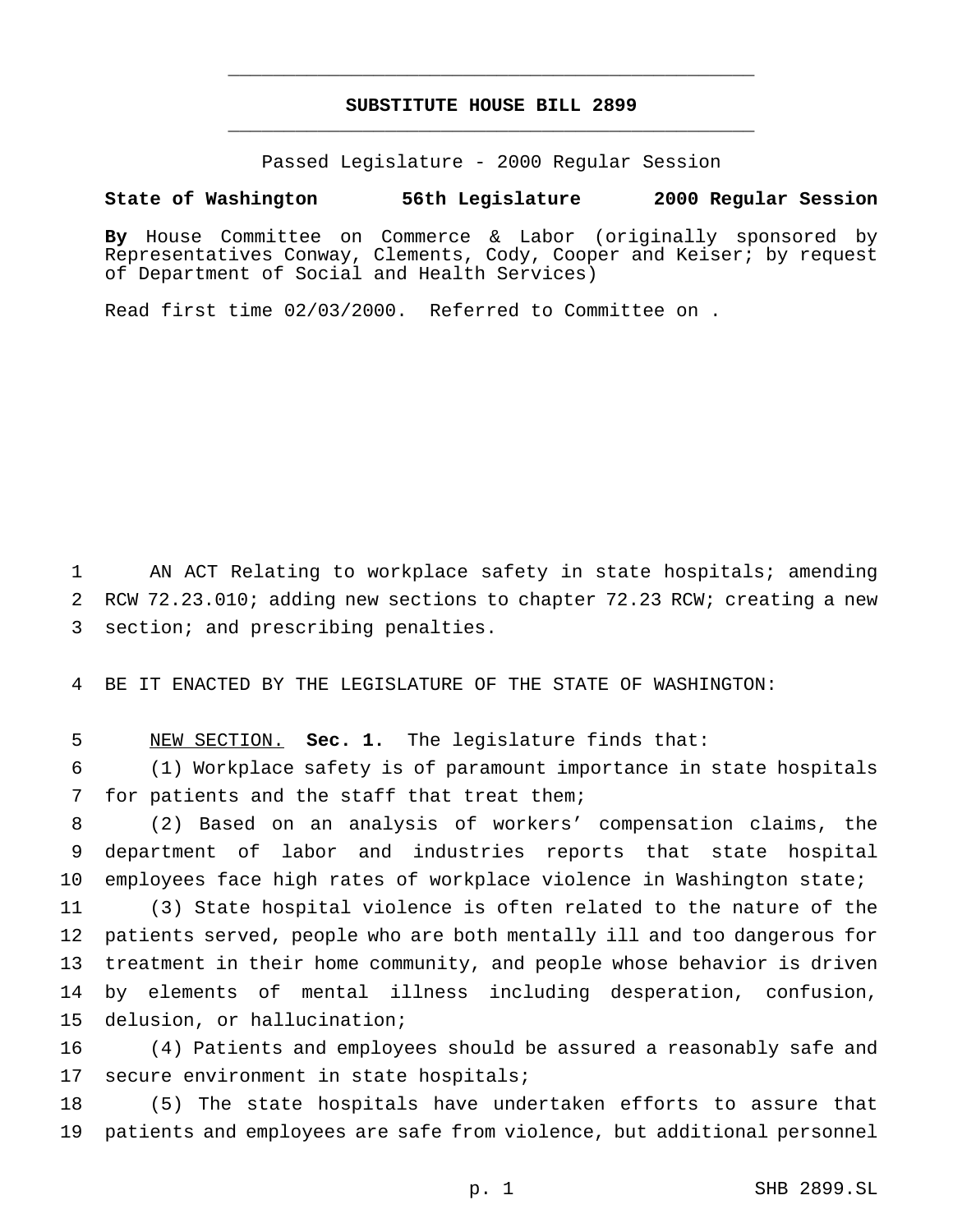training and appropriate safeguards may be needed to prevent workplace violence and minimize the risk and dangers affecting people in state hospitals; and

 (6) Duplication and redundancy should be avoided so as to maximize resources available for patient care.

 **Sec. 2.** RCW 72.23.010 and 1981 c 136 s 99 are each amended to read as follows:

 ((As used in this chapter, the following terms shall have the 9 following meanings:)) The definitions in this section apply throughout 10 this chapter, unless the context clearly requires otherwise.

11 (1) "Court" means the superior court of the state of Washington.

 (2) "Department" means the department of social and health services.

(3) "Employee" means an employee as defined in RCW 49.17.020.

 (4) "Licensed physician" means an individual permitted to practice 16 as a physician under the laws of the state, or a medical officer, 17 similarly qualified, of the government of the United States while in this state in performance of his or her official duties.

19 (5) "Mentally ill person" ((shall)) means any person who, pursuant to the definitions contained in RCW 71.05.020, as a result of a mental 21 disorder presents a likelihood of serious harm to others or himself or 22 herself or is gravely disabled.

23 (6) "Patient" ((shall)) means a person under observation, care, or treatment in a state hospital, or a person found mentally ill by the court, and not discharged from a state hospital, or other facility, to which such person had been ordered hospitalized.

 (("Licensed physician" shall mean an individual permitted to practice as a physician under the laws of the state, or a medical 29 officer, similarly qualified, of the government of the United States while in this state in performance of his official duties.))

(7) "Resident" means a resident of the state of Washington.

 (8) "Secretary" means the secretary of social and health services. 33 (9) "State hospital" ((shall)) means any hospital, including a 34 child study and treatment center, operated and maintained by the state of Washington for the care of the mentally ill.

36 (10) "Superintendent" ((shall)) means the superintendent of a state hospital.

38 (("Court" shall mean the superior court of the state of Washington.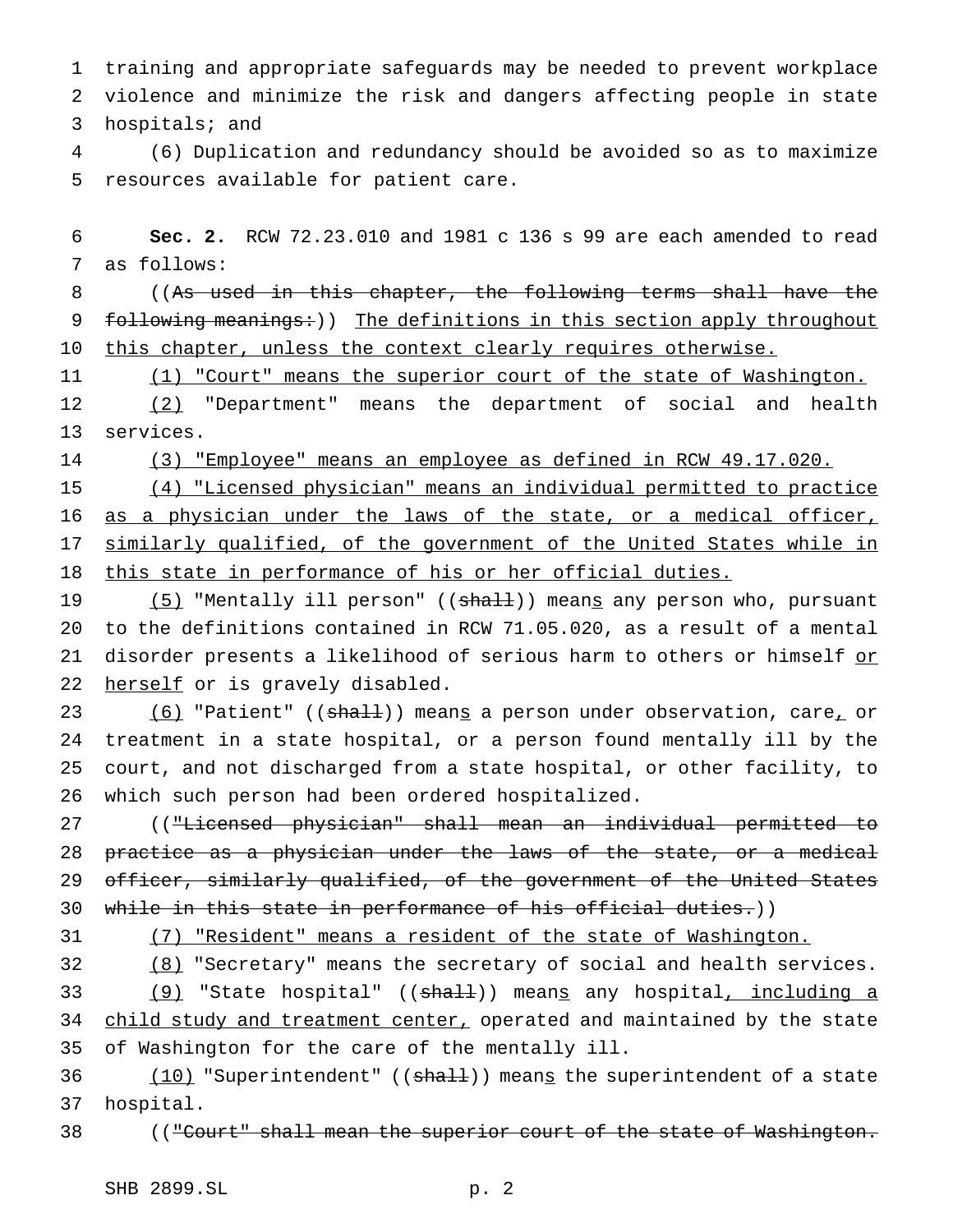"Resident" shall mean a resident of the state of Washington.))

 (11) "Violence" or "violent act" means any physical assault or attempted physical assault against an employee or patient of a state hospital.

 Wherever used in this chapter, the masculine shall include the feminine and the singular shall include the plural.

 NEW SECTION. **Sec. 3.** (1) By November 1, 2000, each state hospital shall develop a plan, for implementation by January 1, 2001, to reasonably prevent and protect employees from violence at the state hospital. The plan shall be developed with input from the state hospital's safety committee, which includes representation from management, unions, nursing, psychiatry, and key function staff as appropriate. The plan shall address security considerations related to the following items, as appropriate to the particular state hospital, based upon the hazards identified in the assessment required under subsection (2) of this section:

 (a) The physical attributes of the state hospital including access 18 control, egress control, door locks, lighting, and alarm systems;

(b) Staffing, including security staffing;

(c) Personnel policies;

21 (d) First aid and emergency procedures;

 (e) Reporting violent acts, taking appropriate action in response to violent acts, and follow-up procedures after violent acts;

 (f) Development of criteria for determining and reporting verbal threats;

(g) Employee education and training; and

 (h) Clinical and patient policies and procedures including those 28 related to smoking; activity, leisure, and therapeutic programs; communication between shifts; and restraint and seclusion.

 (2) Before the development of the plan required under subsection (1) of this section, each state hospital shall conduct a security and safety assessment to identify existing or potential hazards for violence and determine the appropriate preventive action to be taken. The assessment shall include, but is not limited to analysis of data on violence and worker's compensation claims during at least the preceding year, input from staff and patients such as surveys, and information relevant to subsection (1)(a) through (h) of this section.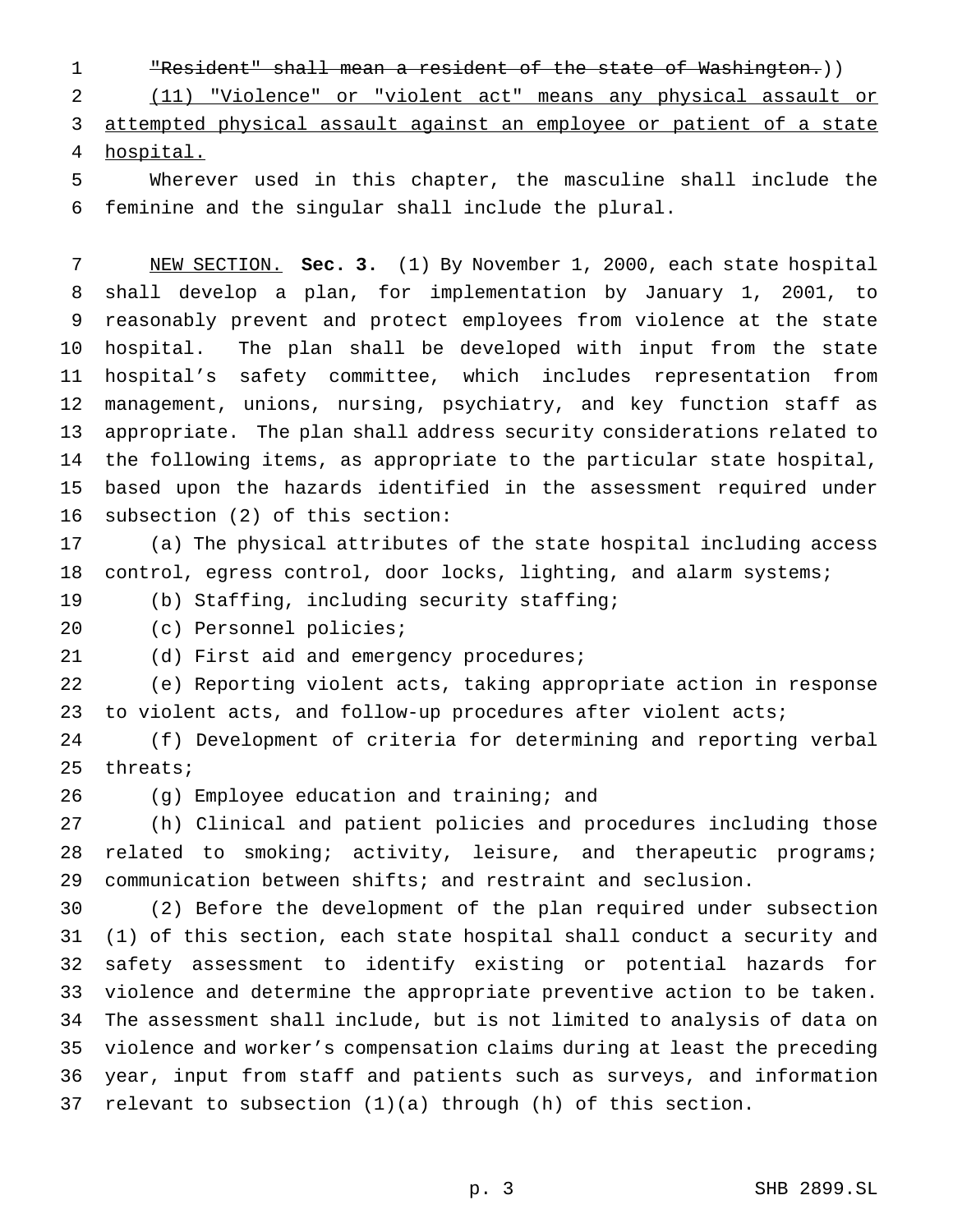(3) In developing the plan required by subsection (1) of this section, the state hospital may consider any guidelines on violence in the workplace or in the state hospital issued by the department of health, the department of social and health services, the department of labor and industries, the federal occupational safety and health administration, medicare, and state hospital accrediting organizations. (4) The plan must be evaluated, reviewed, and amended as necessary, at least annually.

 NEW SECTION. **Sec. 4.** By July 1, 2001, and at least annually thereafter, as set forth in the plan developed under section 3 of this act, each state hospital shall provide violence prevention training to all its affected employees as determined by the plan. Initial training shall occur prior to assignment to a patient unit, and in addition to his or her ongoing training as determined by the plan. The training may vary by the plan and may include, but is not limited to, classes, videotapes, brochures, verbal training, or other verbal or written training that is determined to be appropriate under the plan. The training shall address the following topics, as appropriate to the particular setting and to the duties and responsibilities of the particular employee being trained, based upon the hazards identified in the assessment required under section 3 of this act:

(1) General safety procedures;

(2) Personal safety procedures and equipment;

24 (3) The violence escalation cycle;

(4) Violence-predicting factors;

 (5) Obtaining patient history for patients with violent behavior or 27 a history of violent acts;

 (6) Verbal and physical techniques to de-escalate and minimize violent behavior;

- (7) Strategies to avoid physical harm;
- (8) Restraining techniques;
- (9) Documenting and reporting incidents;

 (10) The process whereby employees affected by a violent act may debrief;

- (11) Any resources available to employees for coping with violence;
- (12) The state hospital's workplace violence prevention plan;

 (13) Use of the intershift reporting process to communicate between shifts regarding patients who are agitated; and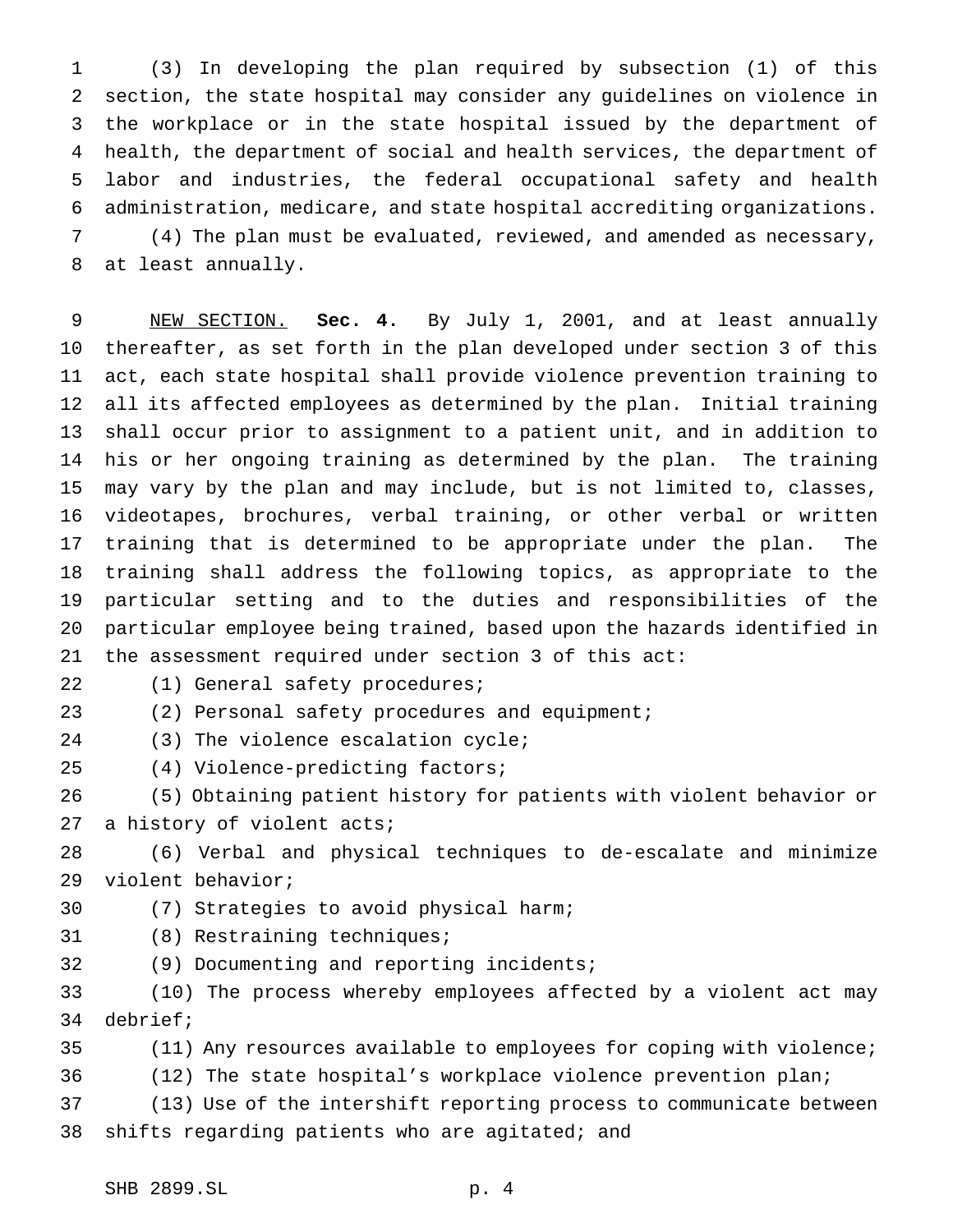(14) Use of the multidisciplinary treatment process or other methods for clinicians to communicate with staff regarding patient treatment plans and how they can collaborate to prevent violence.

 NEW SECTION. **Sec. 5.** Beginning no later than July 1, 2000, each state hospital shall keep a record of any violent act against an employee or a patient occurring at the state hospital. Each record shall be kept for at least five years following the act reported during which time it shall be available for inspection by the department of labor and industries upon request. At a minimum, the record shall include:

 (1) Necessary information for the state hospital to comply with the requirements of chapter 49.17 RCW related to employees that may include:

(a) A full description of the violent act;

(b) When the violent act occurred;

(c) Where the violent act occurred;

(d) To whom the violent act occurred;

18 (e) Who perpetrated the violent act;

(f) The nature of the injury;

(g) Weapons used;

(h) Number of witnesses; and

 (i) Action taken by the state hospital in response to the violence; and

 (2) Necessary information for the state hospital to comply with current and future expectations of the joint commission on hospital accreditation related to violence perpetrated upon patients which may include:

28 (a) The nature of the violent act;

(b) When the violent act occurred;

- (c) To whom it occurred; and
- (d) The nature and severity of any injury.

 NEW SECTION. **Sec. 6.** Failure of a state hospital to comply with this chapter shall subject the hospital to citation under chapter 49.17 RCW.

 NEW SECTION. **Sec. 7.** A state hospital needing assistance to comply with sections 3 through 5 of this act may contact the department

p. 5 SHB 2899.SL